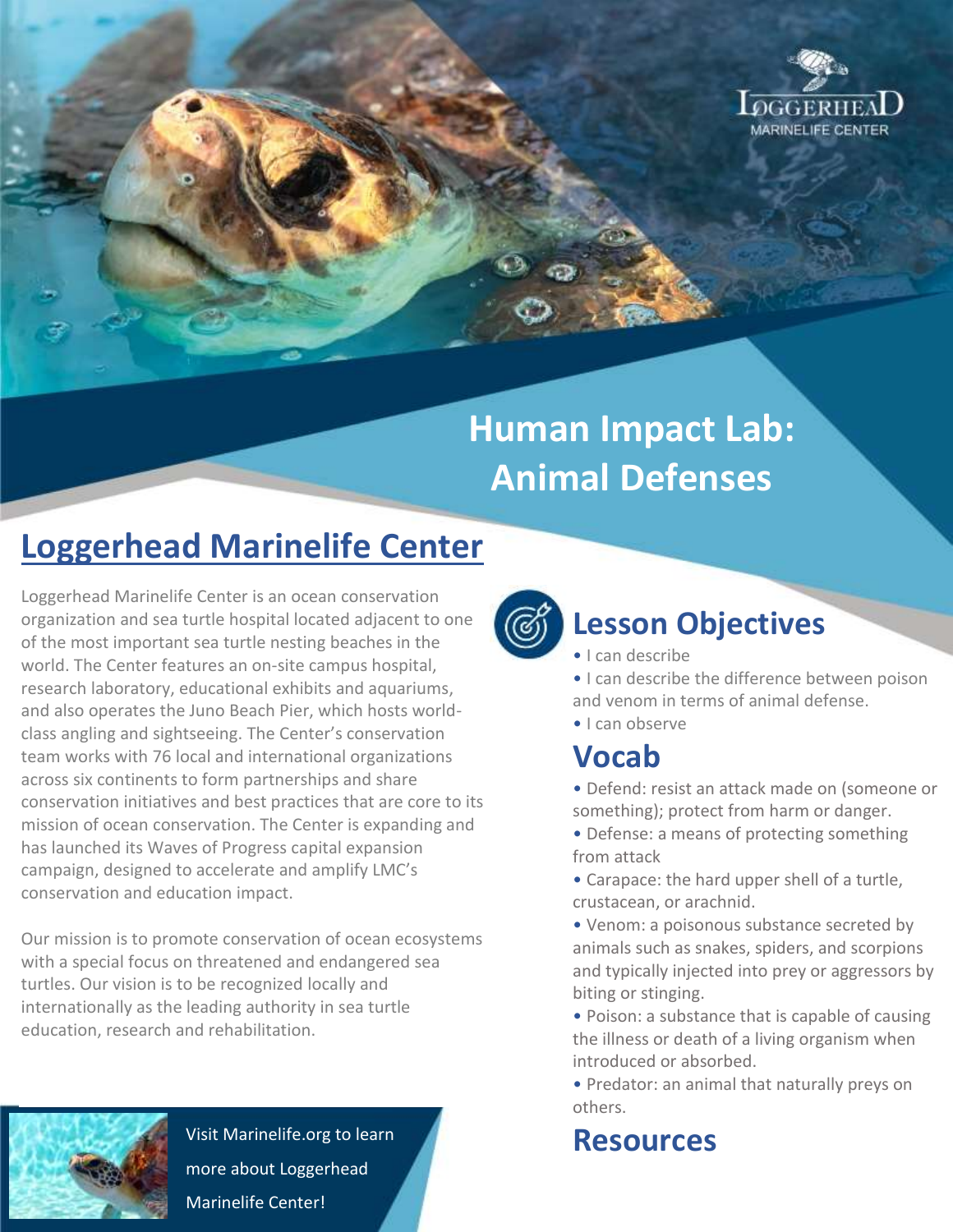#### **Design a Defense!**

Directions: Use the materials listed, and materials from your home or backyard, to design different defenses for an animal! You can design multiple defenses for an animal, or choose to only use one! The defenses do not have to be something that is currently found in the wild – for example, you could design an animal that has spines, a shell, and is camouflaged! The trick, however, is that you have to explain each trait that you choose and why you chose it (i.e. – spines can prevent it from being eaten, it can hide inside a shell, etc).

#### **Sample Material List:**

- Toothpicks
- Play-doh or clay
- Paint
- Bottle caps/yogurt cups
- Paper and pencil/pen

**Example**: make a hedgehog with play-doh and toothpicks, and then paint it to blend in with grass!



https://www.pinterest.com/pin/417920040391934425/

**Example**: draw a sloth that is the same color as the tree it lives in, and add some other defenses to make up for it's slow movement – maybe it needs a shell?